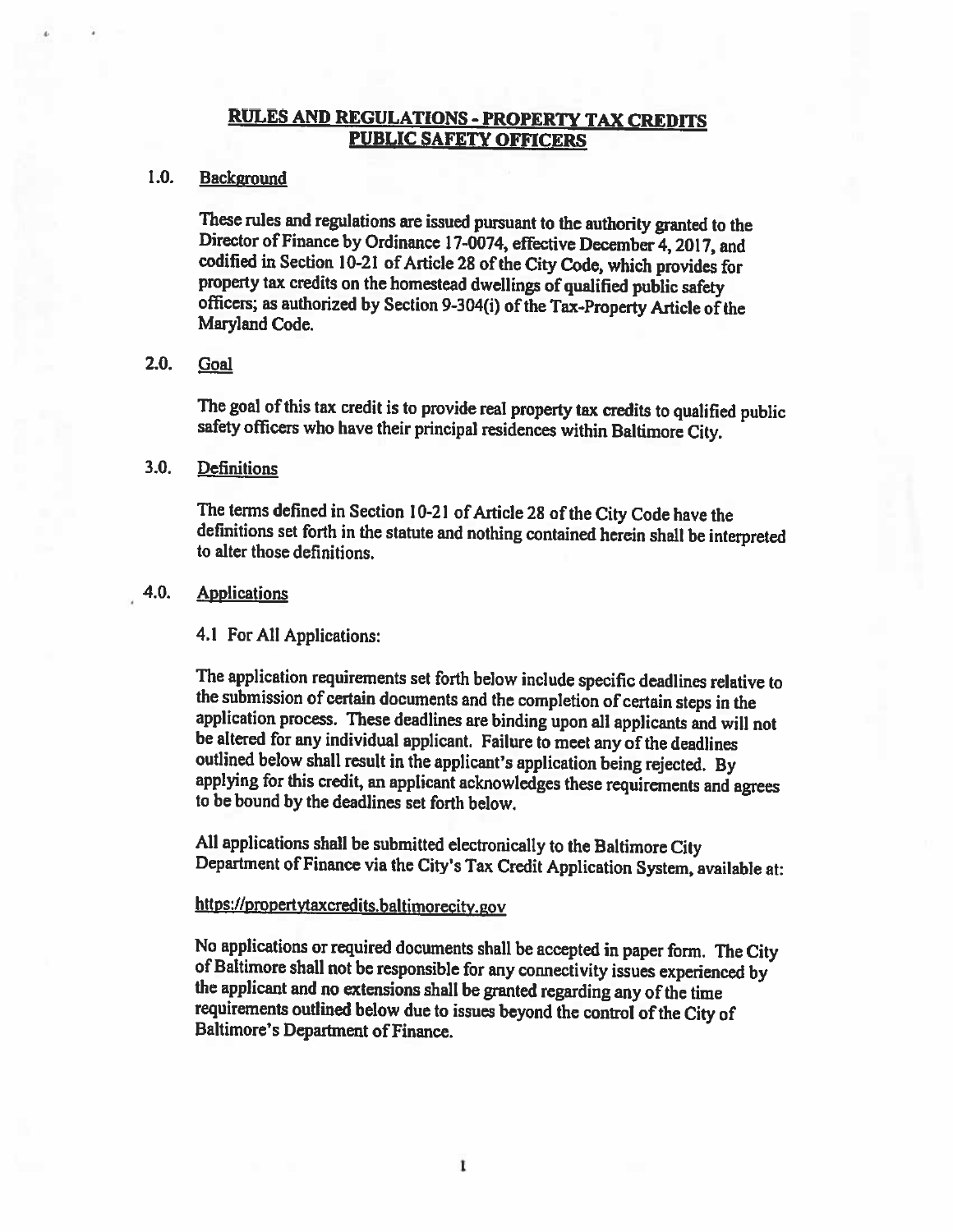#### 4.2 Initial Application Requirements

Prior to applying for this credit, a qualifying property must meet the requirements set forth in section 9-105 of the Tax-Property Article of the Maryland Code. It is highly recommended that the applicant review that section of the Code prior to applying for this credit. If a property does not meet these requirements at the time of application, the Baltimore City Tax Credit Application System will notify the applicant, but will allow them to proceed with the filing of the application. If the applicable eligibility requirements set out in Section 9-105 of the Tax-Property Article of the Maryland Code are not met by the property and reflected in the City's Real Property Tax System by May 15th, the application will be rejected and the applicant will be ineligible to receive the credit until July 1st of the following calendar year.

If the applicant is notified by the system that their property does not meet the requirements, they should review the requirements of Section 9-105 of the Tax-Property Article of the Maryland Code, available here:

# https://www.lexisnexis.com/hottopics/mdcode/

If the applicant is still unsure of what requirement is not met, they should contact the Department of Finance at tax.credits@baltimorecity.gov or the Baltimore City office of the State Department of Assessments and Taxation at 410-767-8250.

An applicant is responsible for completing the application for this credit in its entirety and submitting said application and any required attachments via the Baltimore City Tax Credit Application System no later than April 1st of the calendar year in which the credit is initially sought.

Beginning on April 2<sup>nd</sup>, and ending no later than April 30<sup>th</sup> of the same calendar year, the applicant's agency-designated application reviewer (ADAR) shall review the application information presented to him or her by the Department of Finance. The ADAR shall return all decisions regarding the eligibility of credit applicants to the Department of Finance in the manner specified by the Director of Finance, or his or her designee in this matter, no later than April 30<sup>th</sup> of the calendar year in which the credit is sought. The ADAR shall be solely responsible for the determination of an applicant's eligibility with respect to his or her employment in a full-time capacity by a qualifying agency as of the date of review, and all decisions of the ADAR shall be final.

# 4.3 Monthly Verification Requirements

Beginning on August 15<sup>th</sup> of the calendar year in which credits have been awarded, and recurring monthly on the 15<sup>th</sup> of each month up to and including the following July 15<sup>th</sup>, the ADAR shall be responsible for confirming, in writing, the continued eligibility, with respect to continued full-time sworn employment, of all of his or her agency's credit recipients. If, at any time, a credit recipient leaves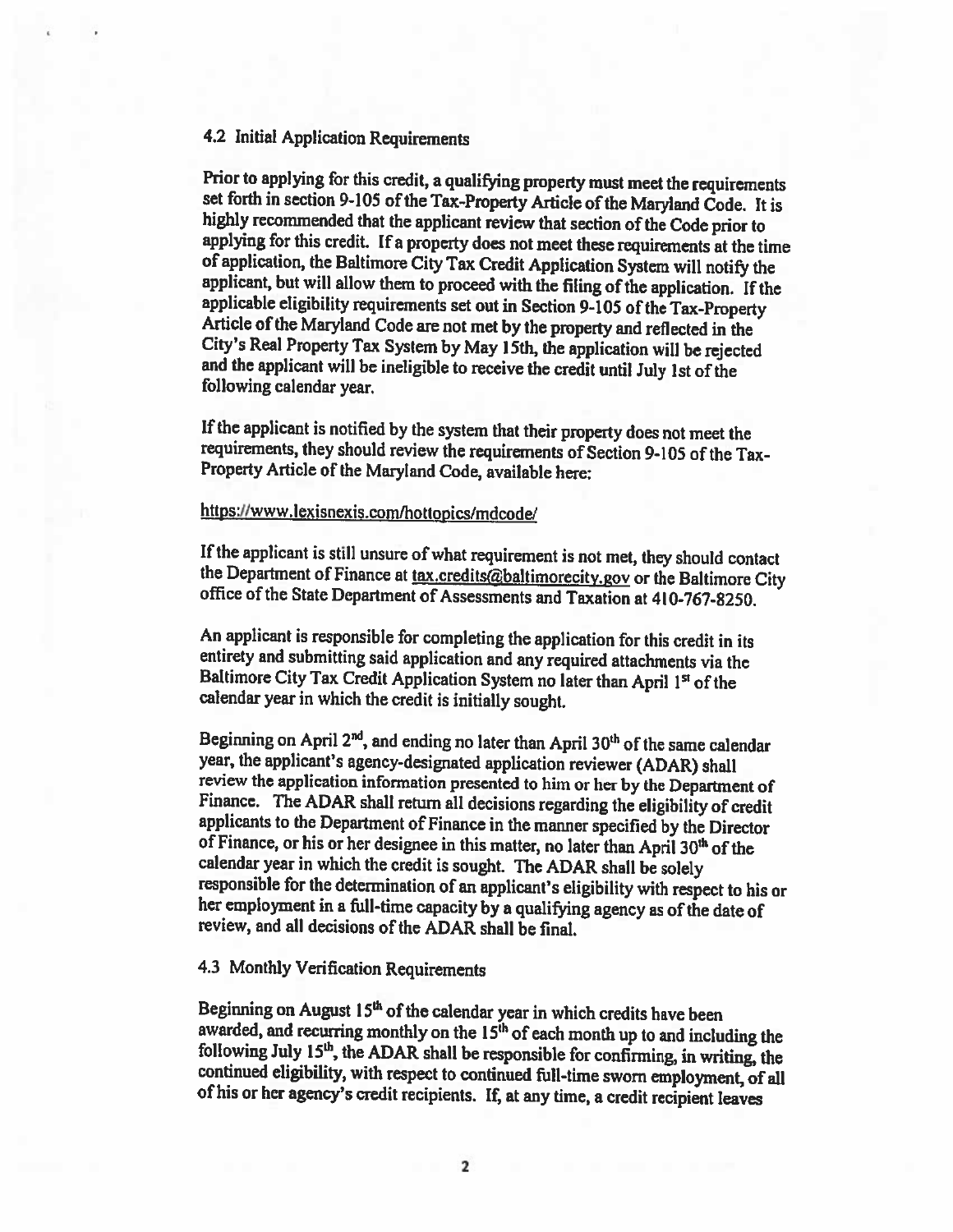the employment of a qualifying public safety agency, the ADAR shall notify the Department of Finance within 30 days. The ADAR shall provide the Director of Finance, in writing, the Name, Address, and Date of Departure from Employment for the former employee.

## 4.4 Annual Verification Requirements

Once a credit has been initially granted, the applicant is responsible for annually completing the Annual Eligibility Verification (AEV) form and submitting the form and any required attachments no later than April 1st of the tax year for which the credit has been granted. The AEV form and details of the required documentation are available on the Baltimore City Tax Credit Application Website.

No sooner that April  $2^{nd}$  of the calendar year in which the renewed credit is sought, and no later than April 30<sup>th</sup> of that same year, the AEV forms and supporting documentation that were submitted in a timely manner shall be examined by the applicant's ADAR. The ADAR shall have sole responsibility for determining the applicant's status with respect to continuing employment eligibility for the credit and all decisions of the ADAR shall be final. The ADAR shall return all decisions regarding the continuing eligibility of credit recipients that have submitted AEV forms to the Department of Finance in the manner specified by the Director of Finance, or his or her designee in this matter, no later than April 30<sup>th</sup> of the calendar year in which the credit sought is to be renewed.

#### 5.0. **Eligibility**

#### 5.1 Initial Eligibility

To be eligible to apply for this credit an applicant must meet the following criteria:

- 1) Be a qualifying Public Safety Officer, as defined by Section 10-21 to mean a firefighter, an emergency medical technician, or a law enforcement officer who is a sworn member of and employed full time  $by:$ 
	- a. The Baltimore City Fire Department;
	- b. The Baltimore City Police Department;
	- c. The Baltimore City Sheriff's Office; or
	- d. The Baltimore City Public School System.
- 2) Own a dwelling located in Baltimore City and use said dwelling as his or her principal residence; and
- 3) Be otherwise eligible in all respects for the tax credit authorized by the State Tax-Property Article, Section 9-105 ("Homestead Tax Credit").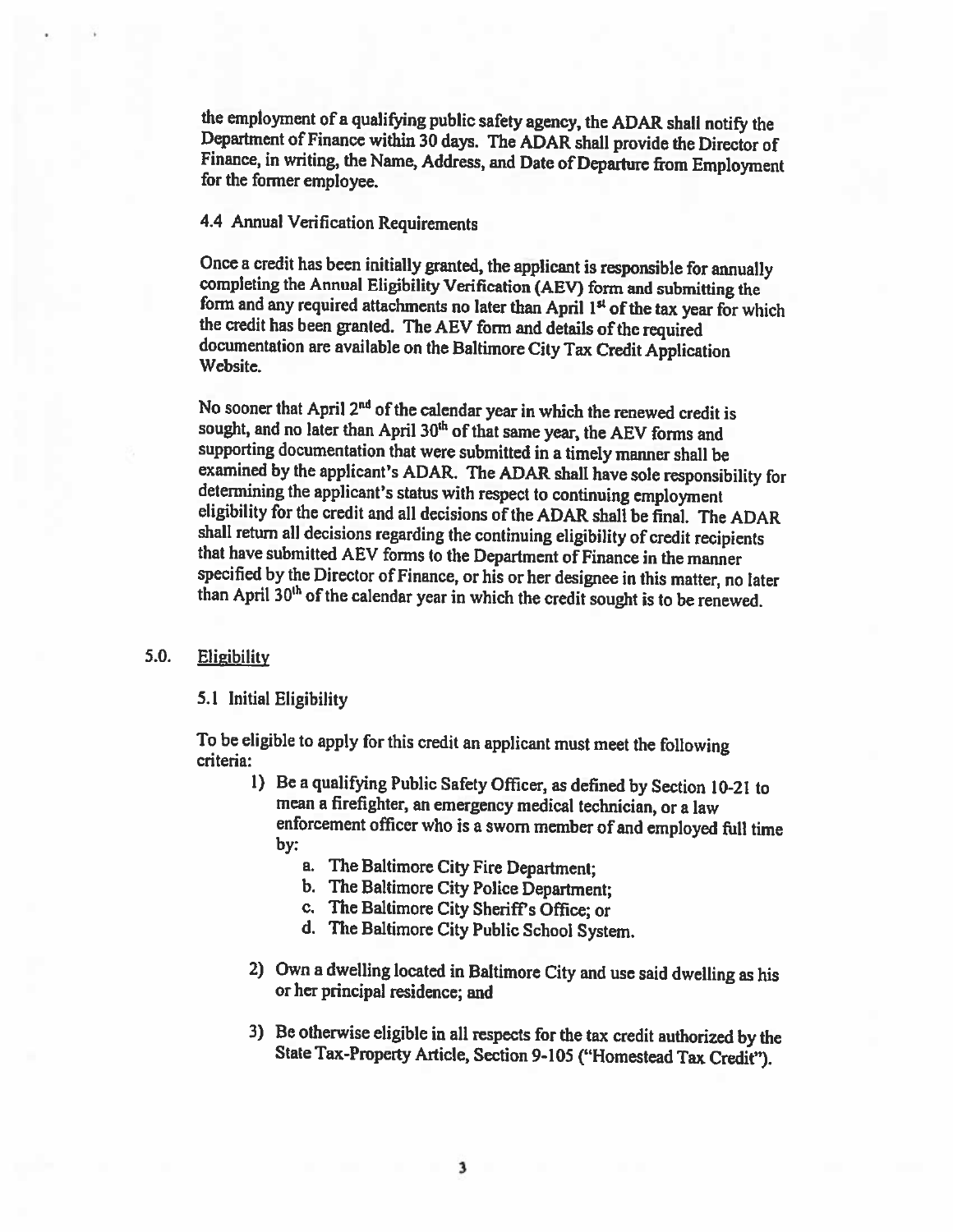While applicants are not required to apply for the Homestead Tax Credit authorized by Section 9-105 of the State Tax-Property Article, they are encouraged to do so and being approved for the Homestead Credit may speed the approval and processing of the Public Safety Tax Credit. Regardless of an applicant's Homestead Tax Credit Application status, applicants whose "homeowner indicator" status is an "N", as reflected on the Baltimore City Tax Credit Application website, are strongly encouraged to contact the State Department of Assessments and Taxation's Baltimore City Office at 410-767-8250 and request an update to that indicator as soon as possible. Failure to have the status of that indicator reflected as an "H" or a "D" by May 15<sup>th</sup> will prevent the application from proceeding and the property will not be eligible to receive the credit until July 1st of the following calendar year.

5.2 Determination of Eligibility

The applicant must follow the application procedures outlined in section 4 of these rules and regulations, meet the necessary eligibility criteria specified throughout these rules and regulations, and apply during the specified application period.

Determinations regarding an applicant's eligibility relative to his or her employment will be the sole responsibility of the agency employing the applicant and must be processed in the manner prescribed by the Director of Finance or his or her designee in this matter. All such determinations will be final.

All determinations regarding an applicant's eligibility relative to his or her property will be the sole responsibility of the Department of Finance and shall be made using the most recent information available at the time the application is reviewed. All such determinations are final.

Any application that is rejected during the specified review period may not be resubmitted for that year. Any changes to the applicant's employment status or the status of his or her property may allow for reapplication in future years, but no further submissions for the year reviewed will be allowed after the April 1st deadline.

5.3 Continuing Eligibility

To continue to receive the credit the applicant shall be required to complete an AEV form and submit the form and any required attachments by April 1st of each year, as specified in subsection 4.3.

Additionally, continuing eligibility for the credit shall be dependent upon the applicant: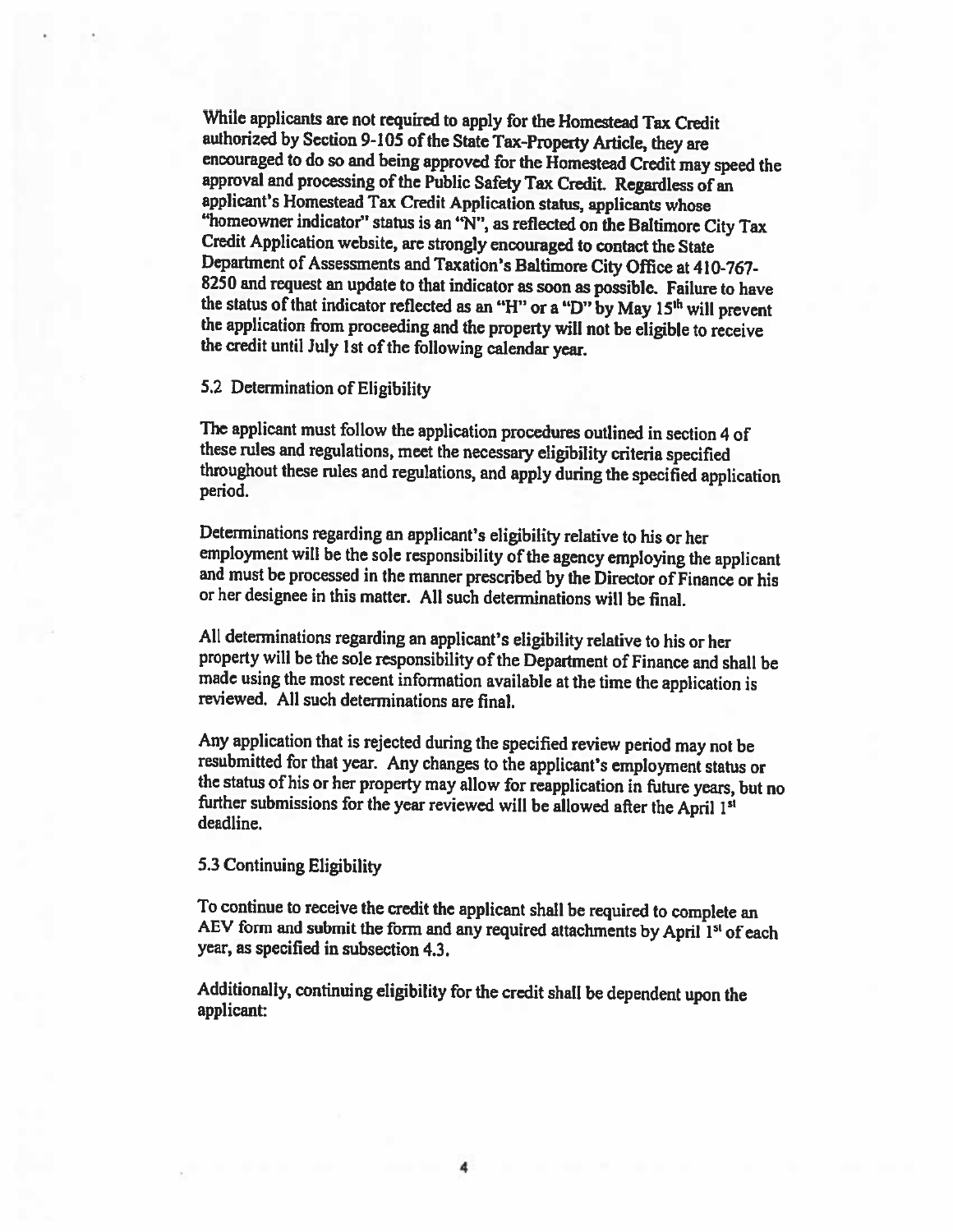- 1) Continuing to serve in the capacity required by paragraph 5.1 (1); and
- 2) Continuing to use the property for which the credit was initially granted as the applicant's principal residence and continuing to ensure that the property qualifies in all respects for the Homestead Tax Credit as referenced in paragraph 5.1 (3).

Failure to comply with any of these requirements shall result in the non-renewal of the tax credit herein provided.

Additionally, if at any time during a tax year for which the credit was granted the applicant ceases to serve as a qualifying Public Safety Officer as specified in paragraph 5.1 (1):

- 1) The tax credit for that year shall be immediately terminated; and
- 2) The applicant shall be liable for all property taxes that would have been due for that tax year had the credit not been granted, payable within 30 days of the date billed.

It shall be the responsibility of the ADARs within each of the qualifying agencies to inform the Department of Finance when a Public Safety Tax Credit recipient. as verified by their agency prior to the award of said credit, ceases to be employed by the qualifying agency. Failure to inform the Department of Finance of the credit recipient's change in employment status in a timely manner will be viewed as a false statement by omission with respect to Section 8.0 of these rules and regulations.

5.4 Limitations on Eligibility for Other Tax Credits

In any taxable year in which a property receives a credit granted under Section 10-21, the property may not receive any other property tax credit provided by the City of Baltimore, except:

- 1) The local portion of the credit authorized by State Tax-Property Article Section 9-105 ("Homestead Tax Credit"); and
- 2) The credit authorized by State Tax-Property Article Section 9-221 ("Offsetting Income Tax Rates").

5.5 Transferability of Credit

The credit granted under Section 10-21 is not transferable between property owners and cannot be transferred between properties by a property owner.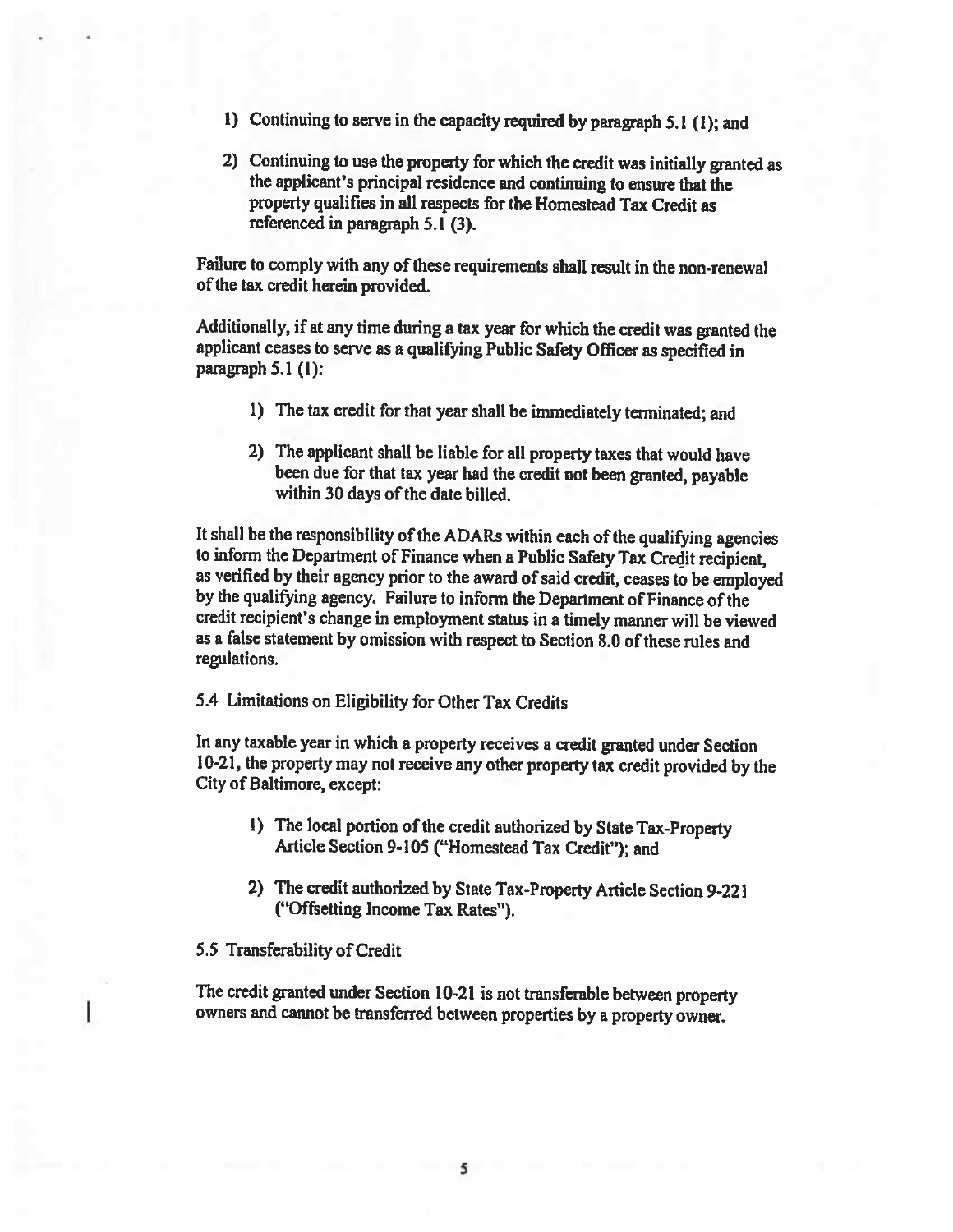#### $6.0$ Term of Credit, Commencement of Credit Term, Expiration of Credit Term

6.1 Credit Term Generally

Provided that the requirements of Section 5.3 of these rules and regulations are met, the credit granted under Section 10-21 continues from year to year for an indefinite term and is applicable to all taxable years beginning on or after July 1, 2018.

6.2 Commencement of Credit Term

Any qualifying applicant's credit will begin with the tax year that begins on the first July 1 occurring at least 90 days after the initial application is submitted. provided that such application is submitted no later than June 30, 2028.

6.3 Expiration of Credit Term

Such credit shall continue from year to year unless and until any of the following occur:

- 1) The qualifying Public Safety Officer fails to submit an annual verification form and any required attachments by April 1st of the calendar year in which the credit is sought;
- 2) The qualifying Public Safety Officer ceases to use the qualified Homestead Dwelling on which he or she has been receiving a credit as his or her principal residence; or
- 3) The qualifying Public Safety Officer ceases to be eligible as provided in Section 10-21.

Should a qualifying Public Safety Officer qualify for a credit granted under Section 10-21 at any time after having had a previous credit granted under that section expire, the qualifying Public Safety Officer must submit a new application prior to the deadline specified in section 6.2 of these rules and regulations.

#### 7.0 **Calculation of the Credit**

A credit granted under Section 10-21 is applied only to the Baltimore City Real Property Taxes on the Homestead Dwelling of the qualifying Public Safety Officer. The tax credit in any given year shall be equal to the lesser of:

- $1)$  \$2,500; and
- 2) The amount of City Real Property Tax remaining on the dwelling after the application of any credit amount under Section 9-105 of the Tax-Property Article of the Maryland Code (Homestead Tax Credit).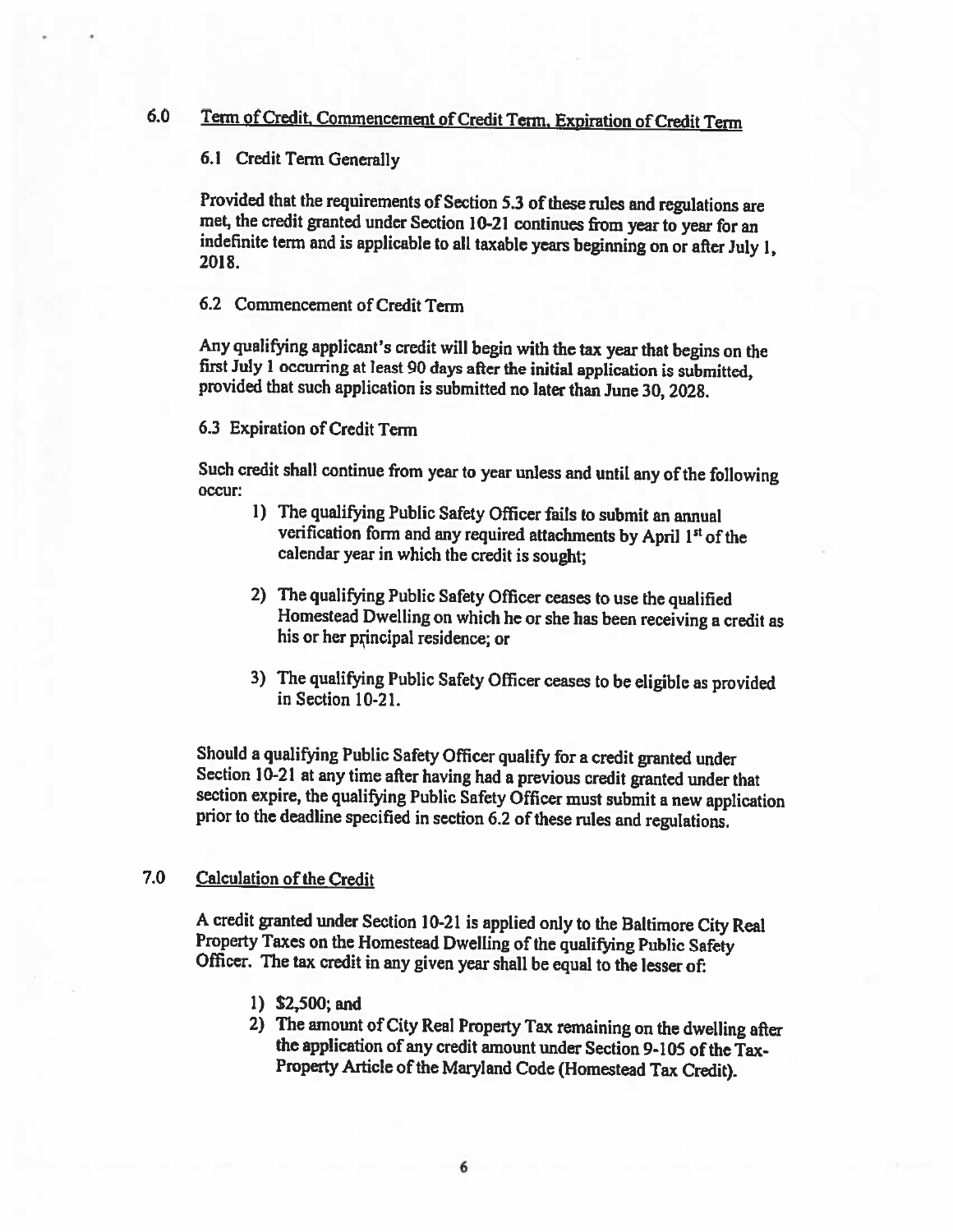Under no circumstances shall any amount of the credit granted by Section 10-21 be applied to any State Real Property Tax amount, any Special Benefit District Tax amount, or any other tax amount that is anything other than Baltimore City Real Property Taxes.

#### 8.0 **Fraudulent Applications**

Any tax credit applicant, recipient, or reviewer (ADAR) who knowingly makes a false statement on or in connection with an application for the credit granted under Section 10-21 shall be subject to the criminal penalties for such activity contained therein.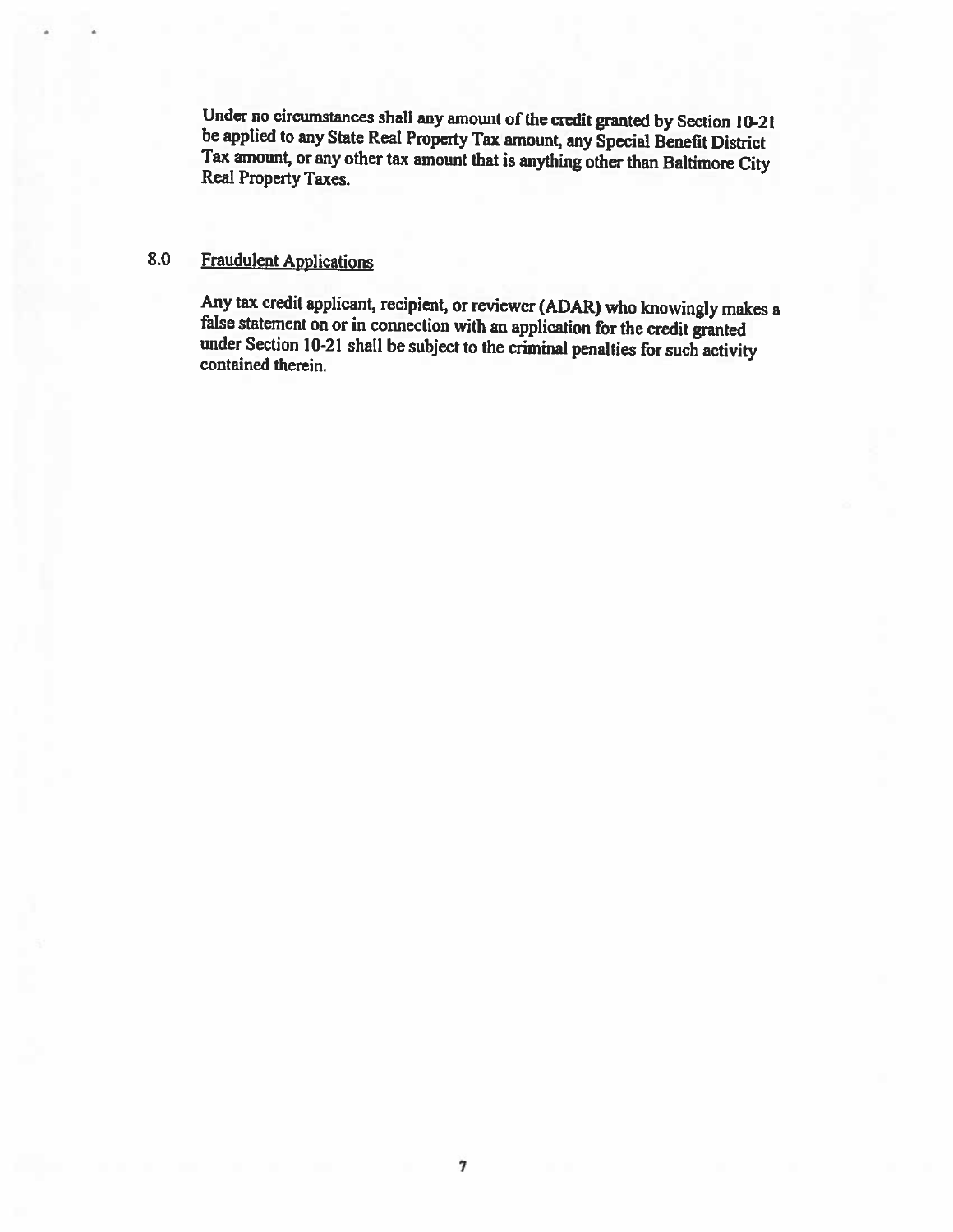These rules and regulations become effective  $2/22/19$ <br>the City of Baltimore Department of Legislative Reference. and have been filed with

Issued and Approved:

Henry Raymond, Director<br>Department of Finance

Hilary Ruley, Chief Solicitor Law Department

Avery Aisenstark, Director Legislative Reference

 $2/13/19$  $\overline{Date}$ 

 $2/13/19$ 

Date

 $\frac{2}{\text{Date}}$  /22/19

8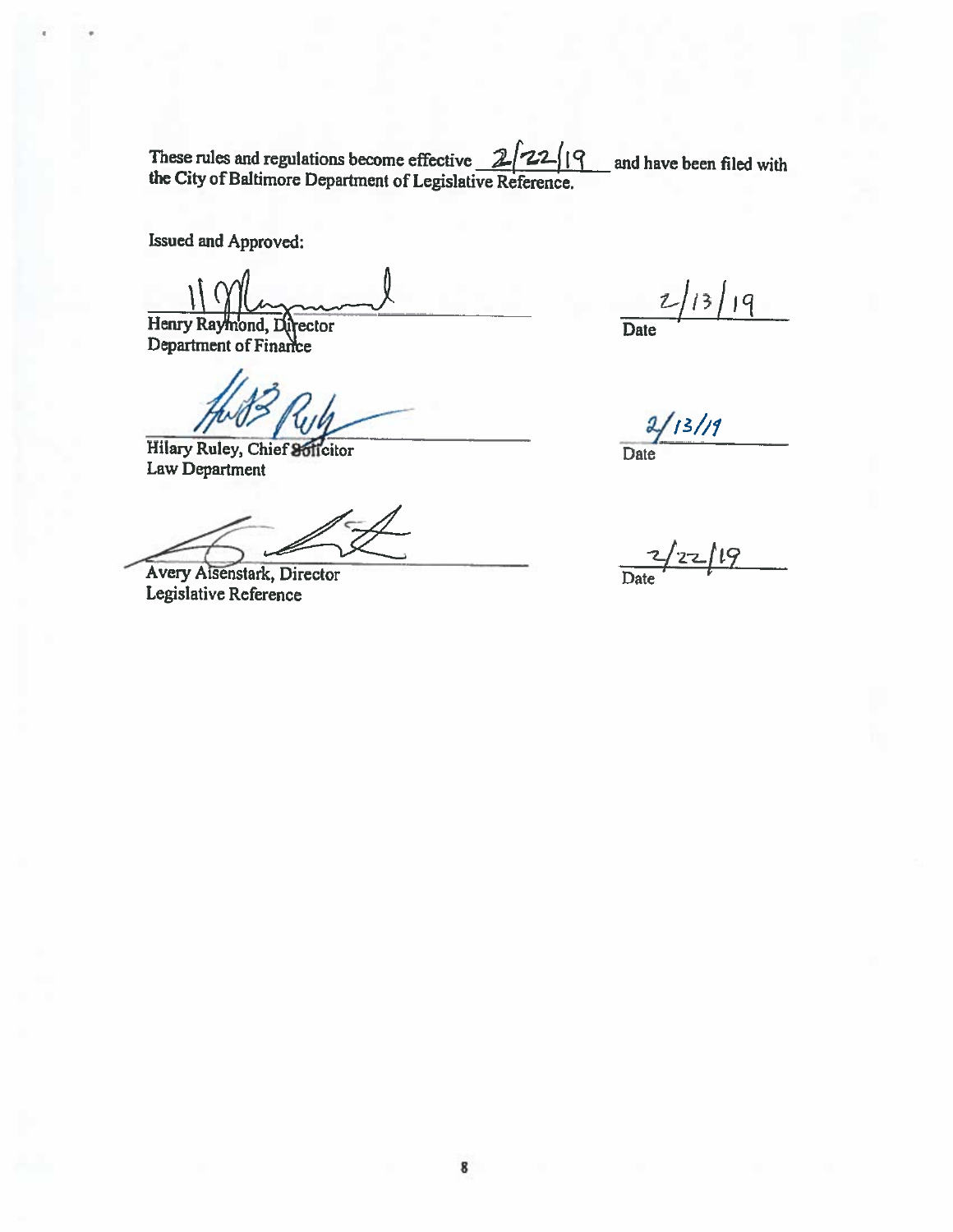# Public Safety Officers Tax Credit – Frequently Asked Questions

# **What is the Public Safety Officers Tax Credit?**

The Public Safety Officers Tax Credit offers a credit against the Baltimore City real property tax imposed on the principal residences of sworn public safety officers serving full time in the Baltimore City Police Department, Baltimore City Fire Department, Baltimore City Sheriff's Office, or the Baltimore City Public School System.

# **What is the credit amount?**

The credit is the lesser amount of \$2,500 and the Baltimore City real property tax imposed on the eligible real property for each taxable year that the property remains eligible.

For example, if the eligible property is assessed for \$100,000, the Baltimore City property tax imposed is \$2,248. As the tax imposed is less than \$2,500, the credit amount is \$2,248, which is equal to the total city property tax liability.

# **What is the credit term?**

The credit can be renewed every taxable year provided that the eligibility requirements continue to be met AND the credit recipient submits the Annual Eligibility Verification (AEV) form prior to April 1<sup>st</sup> of the calendar year in which the renewal is sought.

# **How do I know if I'm eligible for this credit?**

In order to be eligible for this credit, the applicant must:

- 1. Be a "Public safety officer" means a firefighter, an emergency medical technician, or a law enforcement officer who is a sworn member of and employed full time by:
	- (i) the Baltimore City Fire Department;
	- (ii) the Baltimore City Police Department;
	- (iii) the Baltimore City Sheriff's Office; or
	- (iv) the Baltimore City Public School System.
- 2. Own a dwelling located in Baltimore City and use said dwelling as his or her principal residence; and
- 3. Be otherwise eligible in all respects for the tax credit authorized by the State Tax‐Property Article, Section 9‐105 ("Homestead Tax Credit").

# **How do I know if my property is eligible for the Homestead Tax Credit (#3 above)?**

Your property is eligible if:

- The property was not transferred for value during the tax year prior to the tax year in which the credit is sought; and
- The property was the owner's principal residence and the owner lived in it for at least six months of the calendar year in which the credit is to be awarded, including July 1 of the year for which the credit is applicable.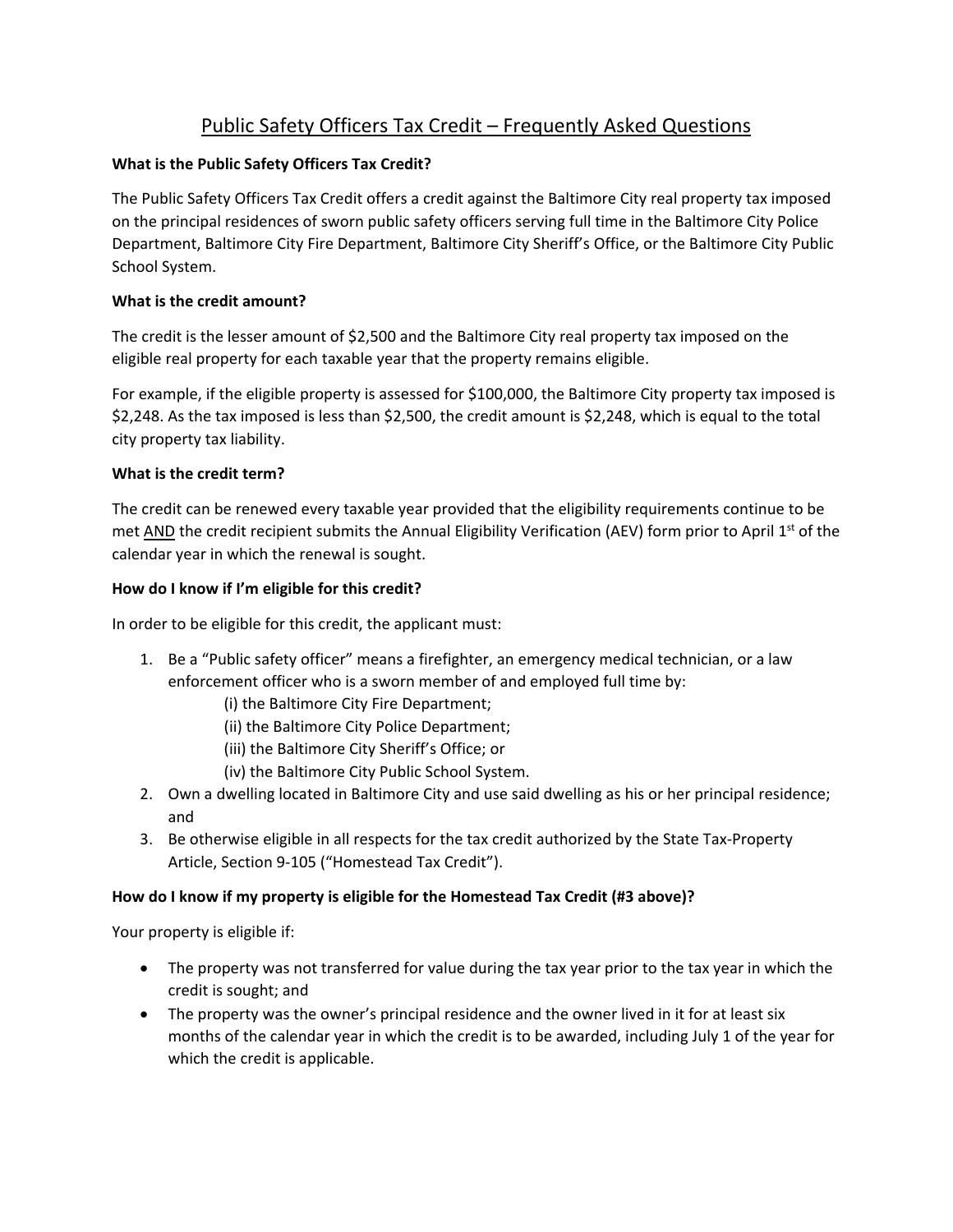# For more information about the Homestead Tax Credit, please visit http://dat.maryland.gov/realproperty/Pages/Maryland‐Homestead‐Tax‐Credit.aspx

### **What is the Homestead Tax Credit?**

The Homestead Tax Credit is designed to help homeowners deal with large assessment increases on their principal residence. In Baltimore City, the credit is granted for any assessment increase exceeding 4% from one year to the next. The credit is calculated based on the 10% limit for purposes of the State real property tax, and 4% for purposes of Baltimore City real property taxes. In other words, the homeowner pays no property tax on the market value increase which is above those limits.

For more information about the Homestead Tax Credit, please visit http://dat.maryland.gov/realproperty/Pages/Maryland‐Homestead‐Tax‐Credit.aspx

# Do I need to apply for the Homestead Tax Credit in order to apply for the Public Safety Officers Tax **Credit?**

No. To be eligible for the Public Safety Officers Tax Credit, the property must only be eligible for the Homestead Tax Credit. We strongly encourage you to apply for the Homestead Tax Credit because it is a relatively simple process that can prove very beneficial for homeowners over the period of time that they own their home. However, it is not a requirement of the Public Safety Officers Tax Credit.

### **I'd like to apply for the Homestead Tax Credit. How do I apply?**

There are multiple ways to apply for the Homestead Tax Credit. For more information, please visit http://dat.maryland.gov/realproperty/Pages/Maryland‐Homestead‐Tax‐Credit.aspx

# I occupy my home as my principal residence. How do I confirm this prior to applying for the Public **Safety Officers Tax Credit?**

If while creating your application in the Tax Credit System your Principal Residence status is an "N", you do not qualify for this credit. However, if your Principal Residence status is an "N" and you believe this is an error because the property is your principal residence, please continue, complete and submit your application by April 1<sup>st</sup>. After you submit your application, please contact the Baltimore City office of the State Department of Assessments and Taxation (SDAT) immediately and have your Principal Residence status updated. If this field does not reflect an "H" or "D" on the Tax Credit System by the following May 15<sup>th</sup> you will not be eligible to receive this credit on your next Real Property Tax Bill. No applications will be accepted after April 1st.

Principal residency is determined by the State Department of Assessments and Taxation (SDAT). To look up the residency status of your property, please visit

https://sdat.dat.maryland.gov/RealProperty/Pages/default.aspx and enter your property information in the search tool. The principal residence indicator is displayed in the upper‐right section of the summary page.

# My home is not listed as my principal residence on the SDAT page. How do I update that information?

Please contact SDAT's Baltimore City office at 410‐767‐8250 and request an update to that indicator. Please email any other questions to tax.credits@baltimorecity.gov, or call us directly at (410) 396‐4585.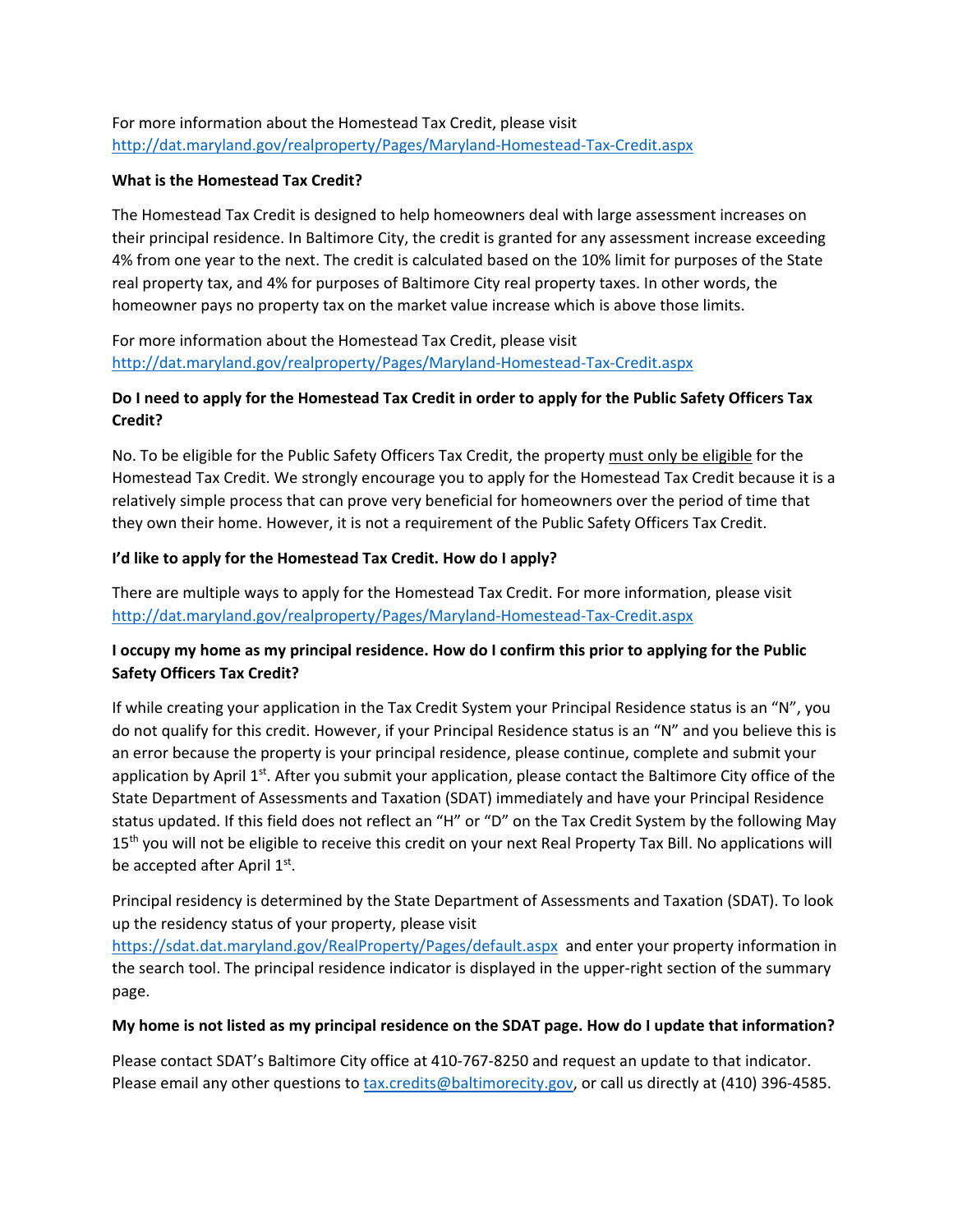### **I meet all the eligibility criteria for the Public Safety Officers Tax Credit. How do I apply?**

The application is available through the Baltimore City Tax Credit Application System:

### https://propertytaxcredits.baltimorecity.gov/PropertyTaxCredits/

Once completed, the application can be submitted via the same online system. There is no hard copy of the application.

Step #1: Click "Register" on the Tax Credit System homepage to create a unique user login.

Step #2: Enter your contact information in the appropriate fields. Your password must be at least 8 characters and contain at least 1 number. Once complete, click "Create User" to register.

Please note: the Department of Finance will update you via email on the status of your application. It is very important that the email associated with your account is current and one that you use regularly.

Step #3: Once your account has been successfully created, click "Here" to proceed to the login page. Enter your newly created username and password in the login fields. Click "Log In".

Step #4: Click "Applications" on the left‐side menu. Click "Create Application" from the menu dropdown.

Step #5: On the "Create a New Application" page, click the "Select Application Type" dropdown and select "PUBLIC SAFETY OFFICERS TAX CREDIT". Select "Create a New Application" to start your application.

Step #6: Create and submit your application via the Signature Tab. Once the application is submitted you will receive an email confirming the submission of the application, please keep a copy for your records.

#### **The application asks for the property transfer date. Where do I find this?**

The transfer date is the date of settlement/closing. You can find this on your Closing Disclosures form that you received at settlement/closing.

#### **The application asks for my Employee ID number. Where do I find this?**

The Employee ID number can be found on your paycheck. If you cannot locate this number on your paycheck, please contact your Agency's Human Resources Coordinator.

#### **Is there a deadline to apply for this credit?**

Yes, applications must be submitted online by **April 1st** of the calendar year in which the credit is initially sought.

#### **Do I need to reapply every year?**

The credit does not automatically renew every year. The applicant must submit the Annual Eligibility Verification (AEV) form prior to **April 1st** each year. This must be done online using the same application system the applicant used to submit their initial application. Failure to submit the AEV by April  $1^{st}$  will result in a loss of the credit for that year. The applicant can reapply in the following year.

### **My application was rejected. Can I reapply right away?**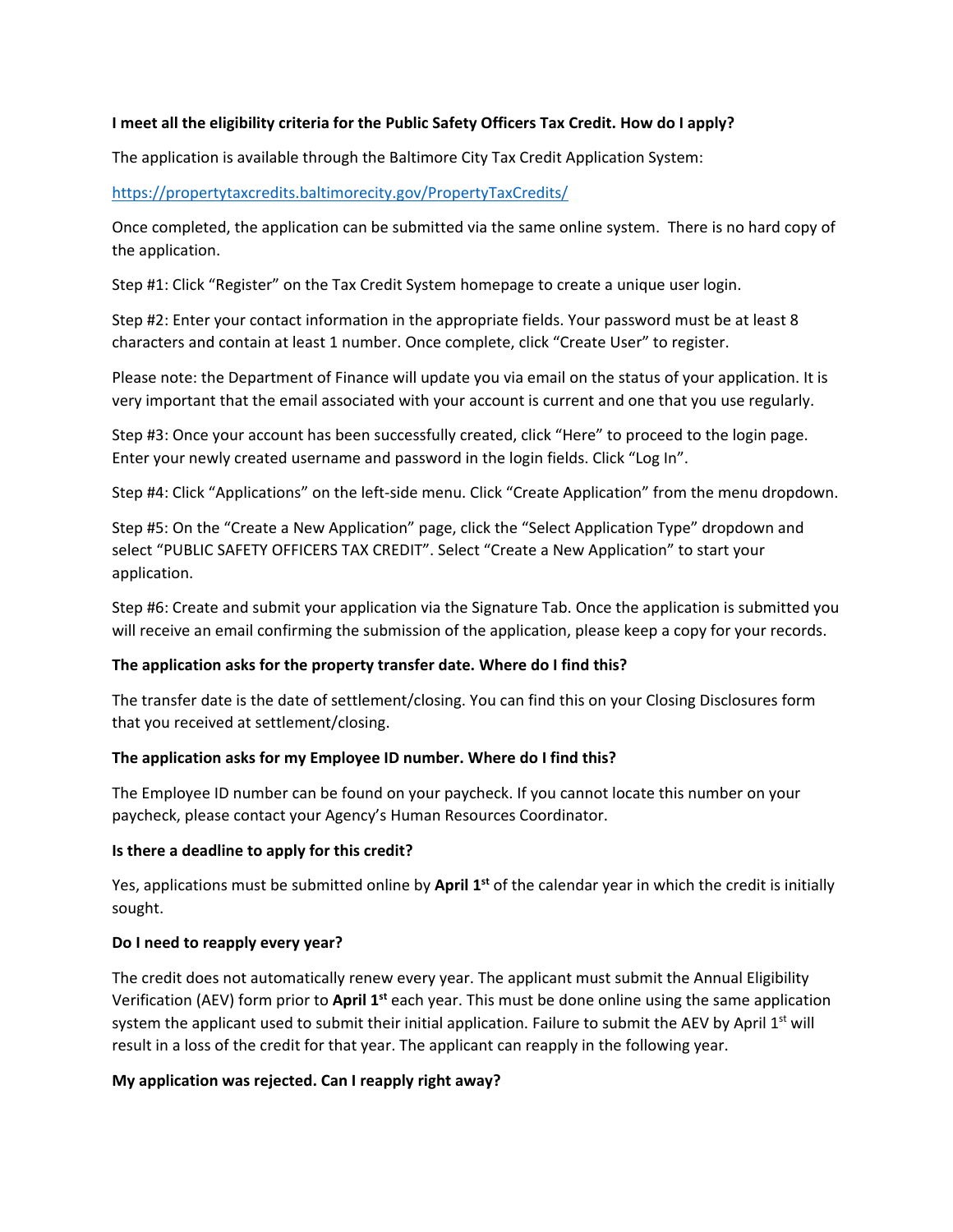No. If your application was rejected you cannot reapply in the same taxable year. If you later become eligible for this credit you may apply in subsequent taxable years.

#### **Can I combine this credit with other Baltimore City property tax credits?**

With the exception of the Targeted Homeowners Tax Credit and the Homestead Tax Credit, the Public Safety Officers Tax Credit cannot be combined with any property tax credit provided by the City of Baltimore.

# I have a different Baltimore City property tax credit on my property and I'd rather have the Public **Safety Officer Tax Credit. What should I do?**

Please email the Department of Finance at tax.credits@baltimorecity.gov.

#### **The system is not accepting my Ward, Section, Block, Lot combination.**

Please enter a "0" at the end of your Section number. For example, if your Section number is "05", enter "050".

#### **Where do I find a copy of my latest property tax bill?**

You can search for your latest property tax bill at http://cityservices.baltimorecity.gov/realproperty/.

# I cannot find my application or I am receiving an error saying that I can only submit one credit **application. What should I do?**

You must use the account information you created to login into the tax credit system and then search for the application. If you do not remember your login information, please reset as shown below in image A, and then follow the steps in Image B.

| <b>Baltimore City</b><br><i>Department of Finance</i>                                                                                 | City of<br><b>BALTIN</b>                                               |  |  |  |  |
|---------------------------------------------------------------------------------------------------------------------------------------|------------------------------------------------------------------------|--|--|--|--|
| CREDIT DISCLOSURE SUMMARY FOR BALTIMORE CITY                                                                                          | Log In<br><b>USER SIGN IN</b>                                          |  |  |  |  |
| The following table lists the tax credits for residential properties and fulfills disclosure<br>requirements for home sales. View PDF | Please enter your username and password. Register if you don't have an |  |  |  |  |
| Admission and Amusement Tax Exemption                                                                                                 | account.<br>o                                                          |  |  |  |  |
| Arts and Entertainment Districts Property Tax Credit                                                                                  | Ð<br>Usemame:                                                          |  |  |  |  |
| Brownfields Property Tax Credit                                                                                                       | iohannacollado<br>B                                                    |  |  |  |  |
| Dwelling on Cemetery Property Tax Credit                                                                                              | Password:<br>O<br>                                                     |  |  |  |  |
| Enterprise Zone Property Tax Credit                                                                                                   | n                                                                      |  |  |  |  |
| Fallen Hero Tax Credit                                                                                                                | Keep me logged in<br>ø                                                 |  |  |  |  |
| High Performance Market-Rate Rental Tax Credit                                                                                        | Ð<br>Log in                                                            |  |  |  |  |
| High Performance Market-Rate Rental Tax Credit-Citywide                                                                               | O<br>Forgot Username or password? click here                           |  |  |  |  |
| Historic Restoration and Rehabilitation Property Tax Credit                                                                           | o                                                                      |  |  |  |  |
| Resident Retention Tax Credit                                                                                                         |                                                                        |  |  |  |  |
| Home Improvement Property Tax Credit                                                                                                  |                                                                        |  |  |  |  |
| Homestead Property Tax Credit                                                                                                         | O                                                                      |  |  |  |  |
| Maryland Homeowners' Property Tax Credit Program                                                                                      | ŀ                                                                      |  |  |  |  |